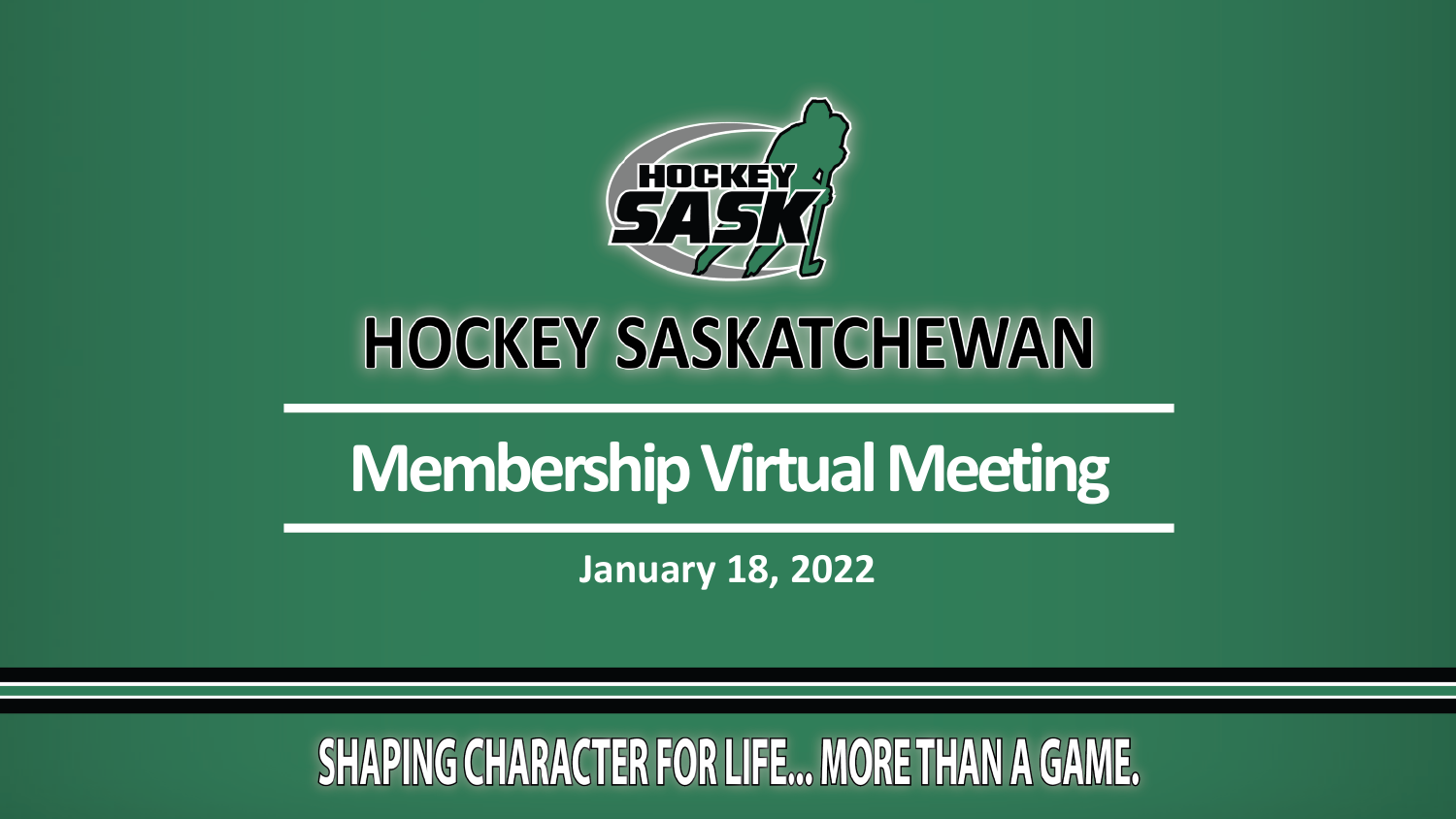

## **Agenda**

- Return to Play
- Equity, Diversity and Inclusion Project Presentation
- Hockey Saskatchewan Coaching
- Hockey Saskatchewan Officiating
- Hockey Saskatchewan Provincial Playoffs
- U9/U11 Carded Hockey
- Female U13 AA League
- Hockey Day in Saskatchewan
- Other

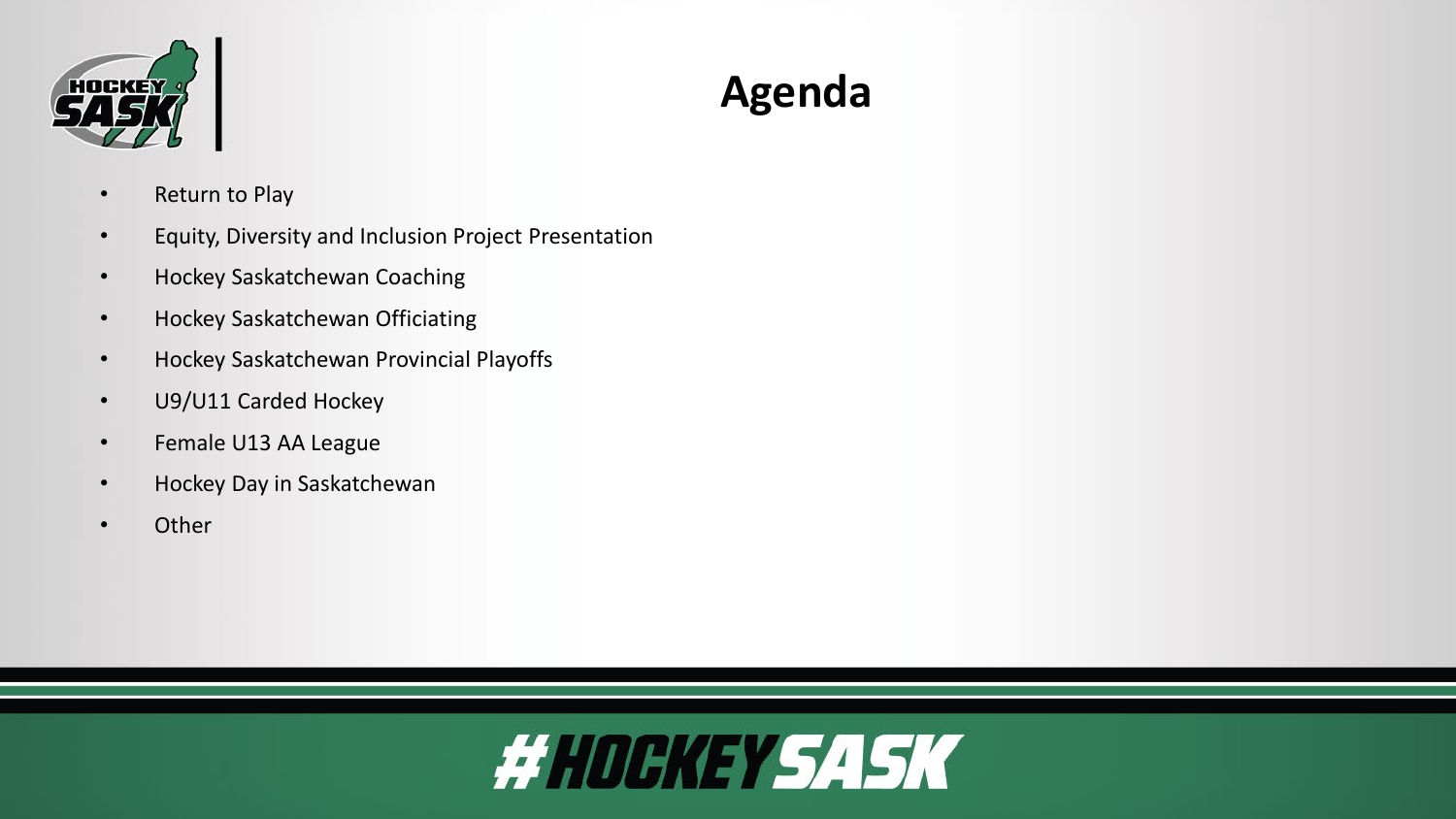

## **Return to Play**

On January 10, 2022 the Hockey Saskatchewan Board of Directors amended the Mandatory Vaccination Policy.

The Amendment included

"COVID-19 Test" means any of the following tests, as posted on the Government of Saskatchewan's website and as updated from time to time:

- 1. a polymerase chain reaction (PCR) test for SARS-CoV-2;
- 2. a point-of-care antigen test for SARS-CoV-2;
- 3. any other test for SARS-CoV-2 approved by the Minister of Health;

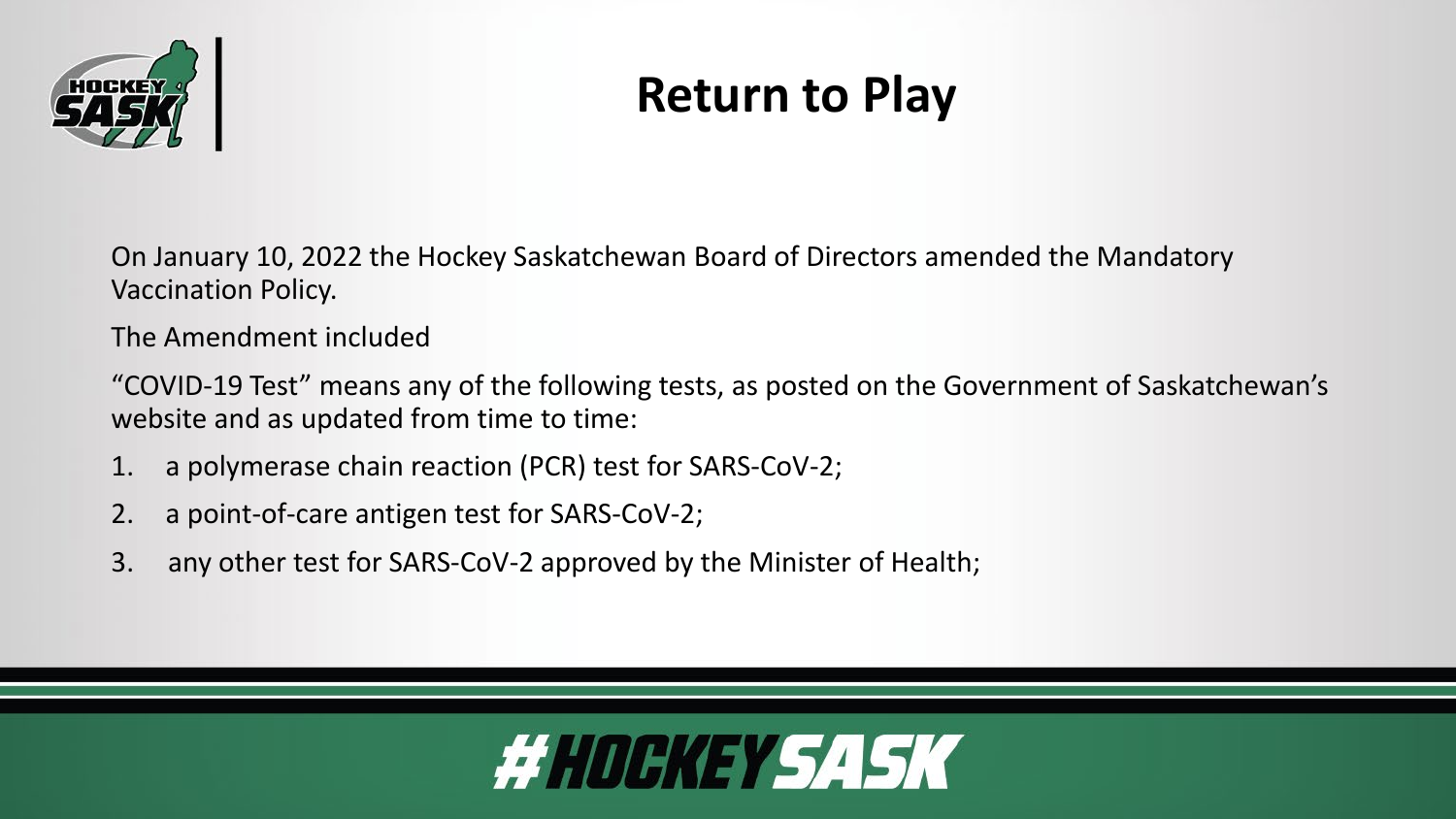

## **Return to Play**

• The following is from the Business Response Team of the Provincial Government in response to question from members who are stating if someone has had COVID they are now immune for 90 days:

Recovery from COVID-19 infection is not equivalent to being fully vaccinated against COVID19 and does not replace a proof of vaccination where those policies are in place. All persons who are eligible but not fully vaccinated should get vaccinated once their mandatory self isolation period has ended.

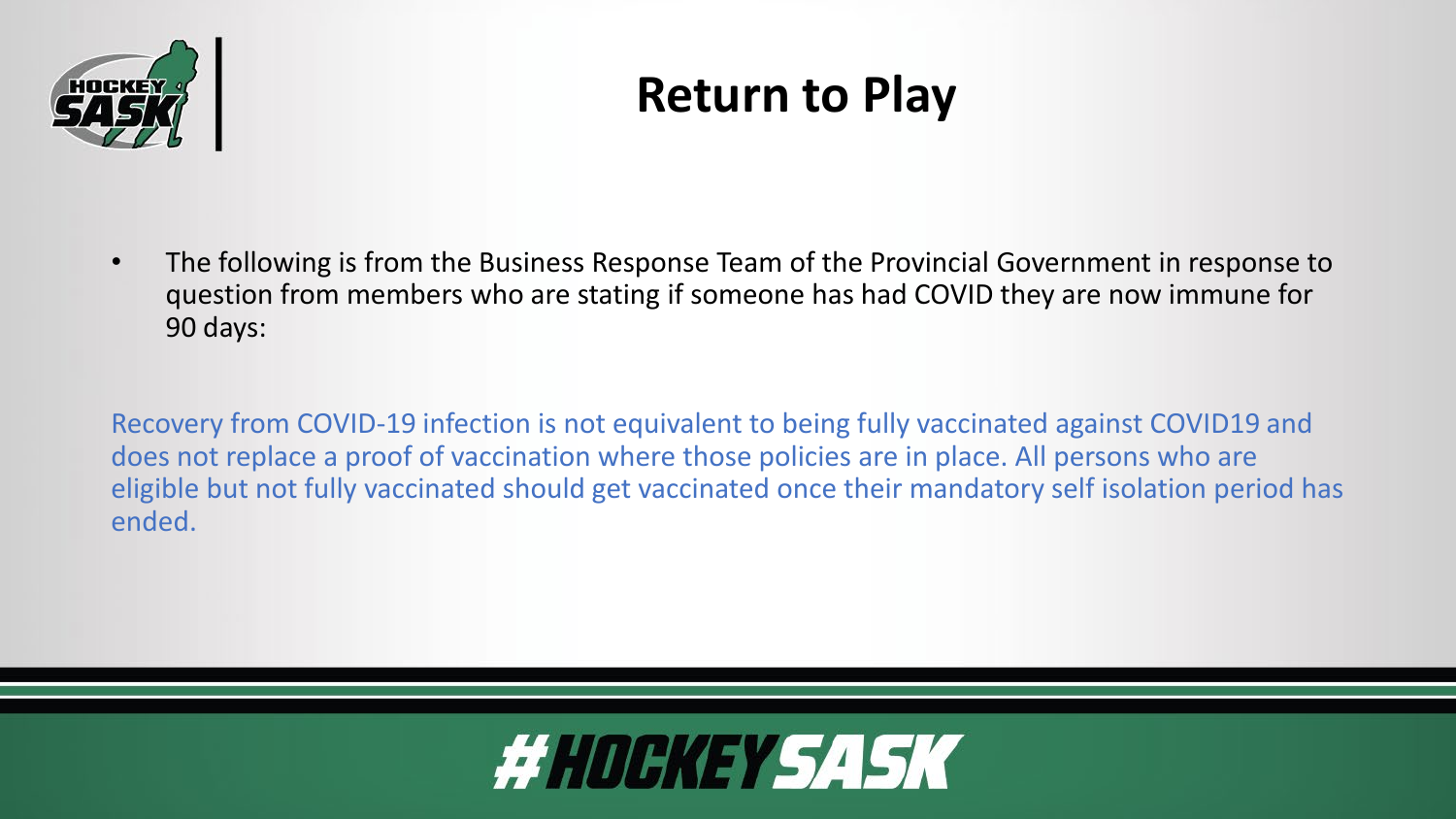

## **Return to Play**

We are also working with the Hockey Sask Chief Medical Officer on the creation of more specific wording around "close contact" within a hockey environment.

#### Information on Vaccination Rates

| U18 Male AA   |
|---------------|
| U18 Female AA |
| U15 Male AA   |
| U15 Female AA |

642 Individuals **97% vaccinated** 15 teams fully vaccinated 245 Individuals **95% vaccinated** 5 teams fully vaccinated 545 Individuals 37% vaccinated 18 teams fully vaccinated 192 individuals 192 individuals 192 individuals 192 individuals

U18 Provincials **1309 Individuals** 190% vaccinated 16 teams fully vaccinated U15 Provincials **1272** individuals 89% vaccinated 14 teams fully vaccinated

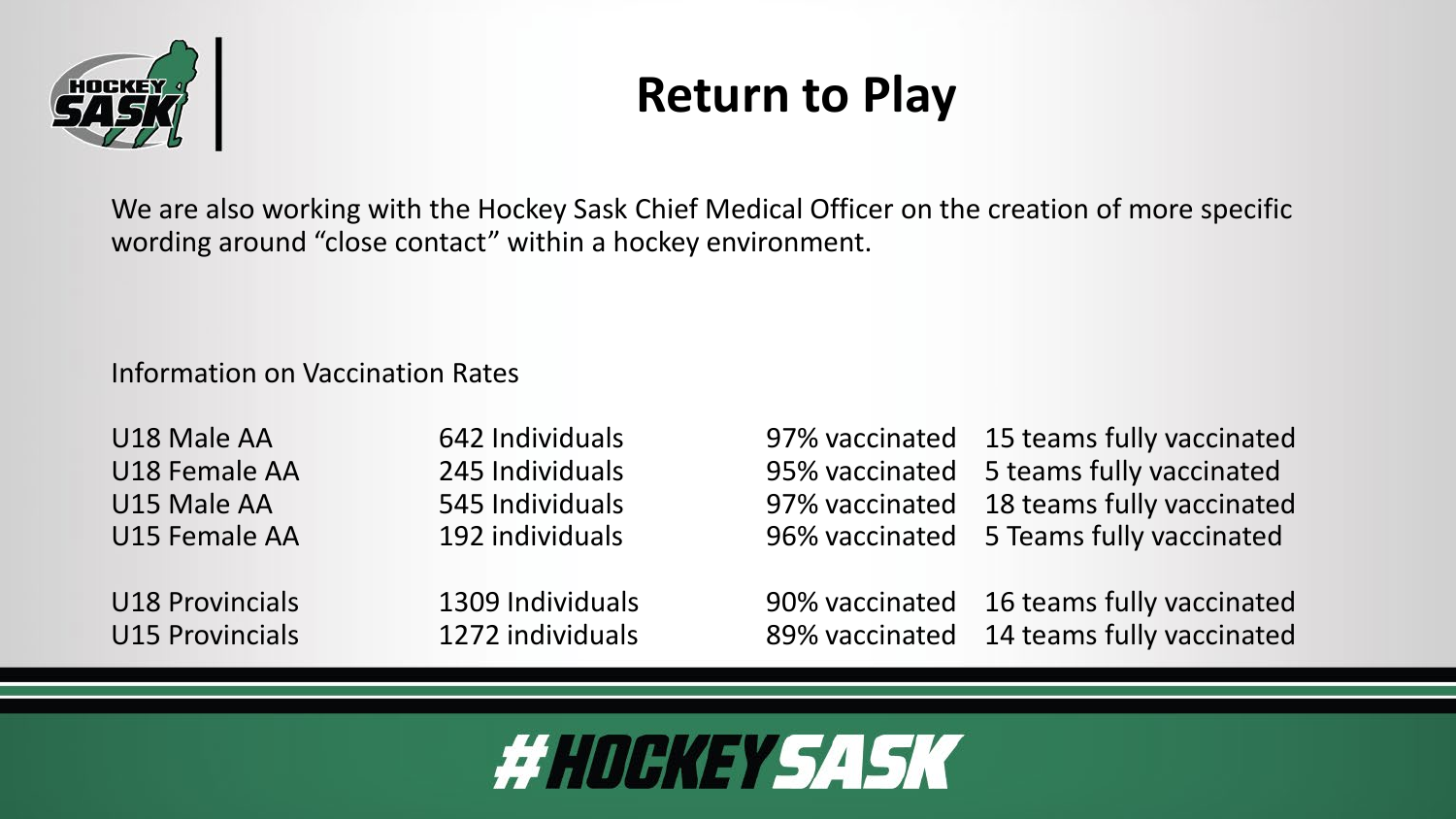

## **Equity, Diversity & Inclusion Project (ED&I)**

The company that was contracted to undertake the ED&I Project, Praxis, has completed a Power Point for MHA's regarding the Results of the Survey

The Power Point will be posted to the website with the recorded version of this meeting.

We encourage all MHA's to consider the results carefully and how your executive can address the areas identified.

Please distribute the Power Point to your members via email and post on your websites if you have them.

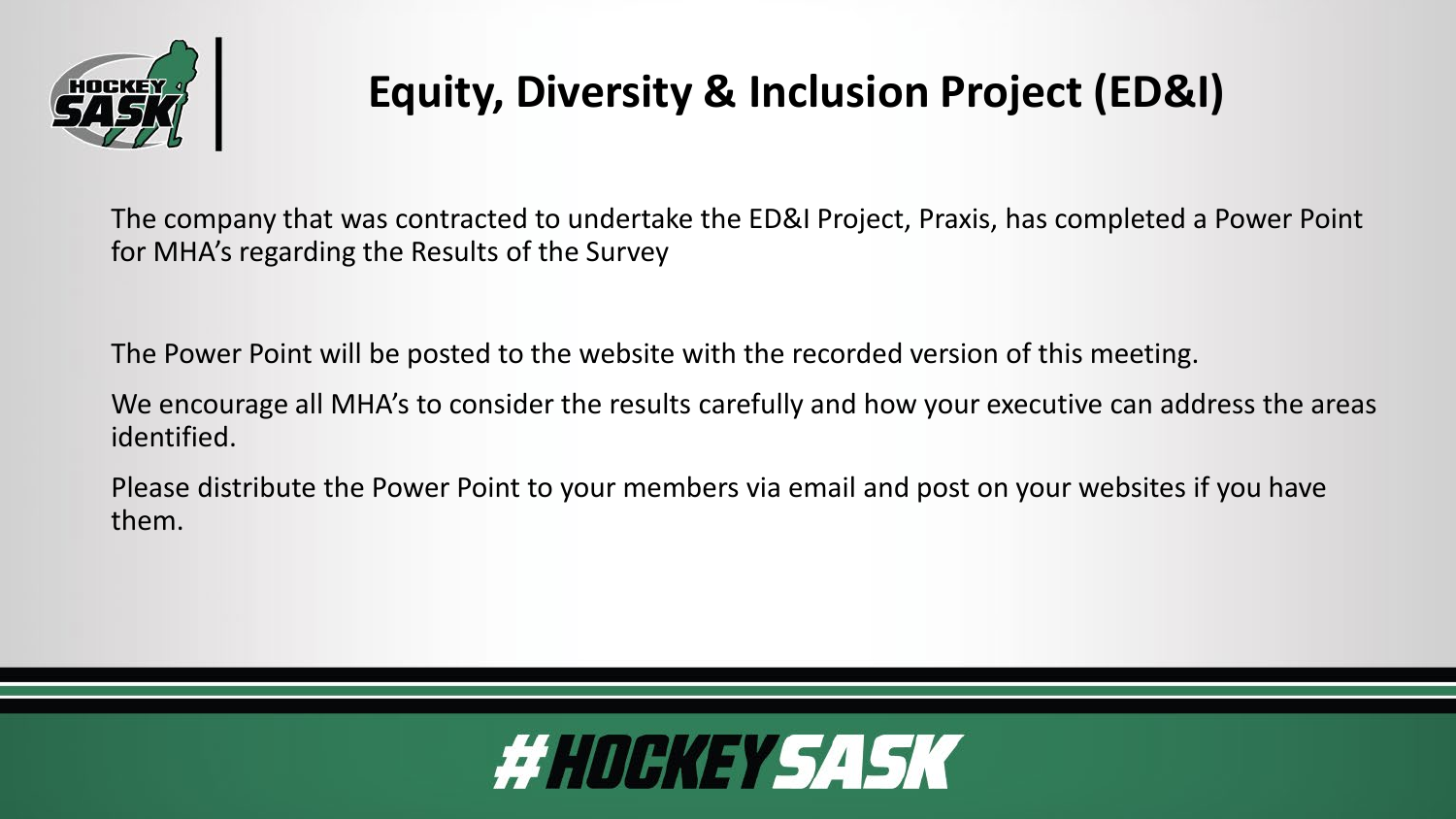

### **Hockey Saskatchewan Coaching**

Reminder that the Coaching Clinic Deadline is January 10<sup>th</sup>

All Clinic Links are on the Hockey Saskatchewan Website at

<https://hockeysask.ca/coaches/clinics>

If your MHA does not have an assigned Hockey Sask U7 Mentor, contact Blaine Stork at [blaines@hockeysask.ca](mailto:blaines@hockeysask.ca) about operating your own mentorship program.

Second half of the season visits by U7 Mentors are now taking place.

Hockey Saskatchewan is hosting a Para Hockey (Sledge Hockey) - Coach 2 clinic, in Saskatoon on Feb 27, registration is in our clinic page.

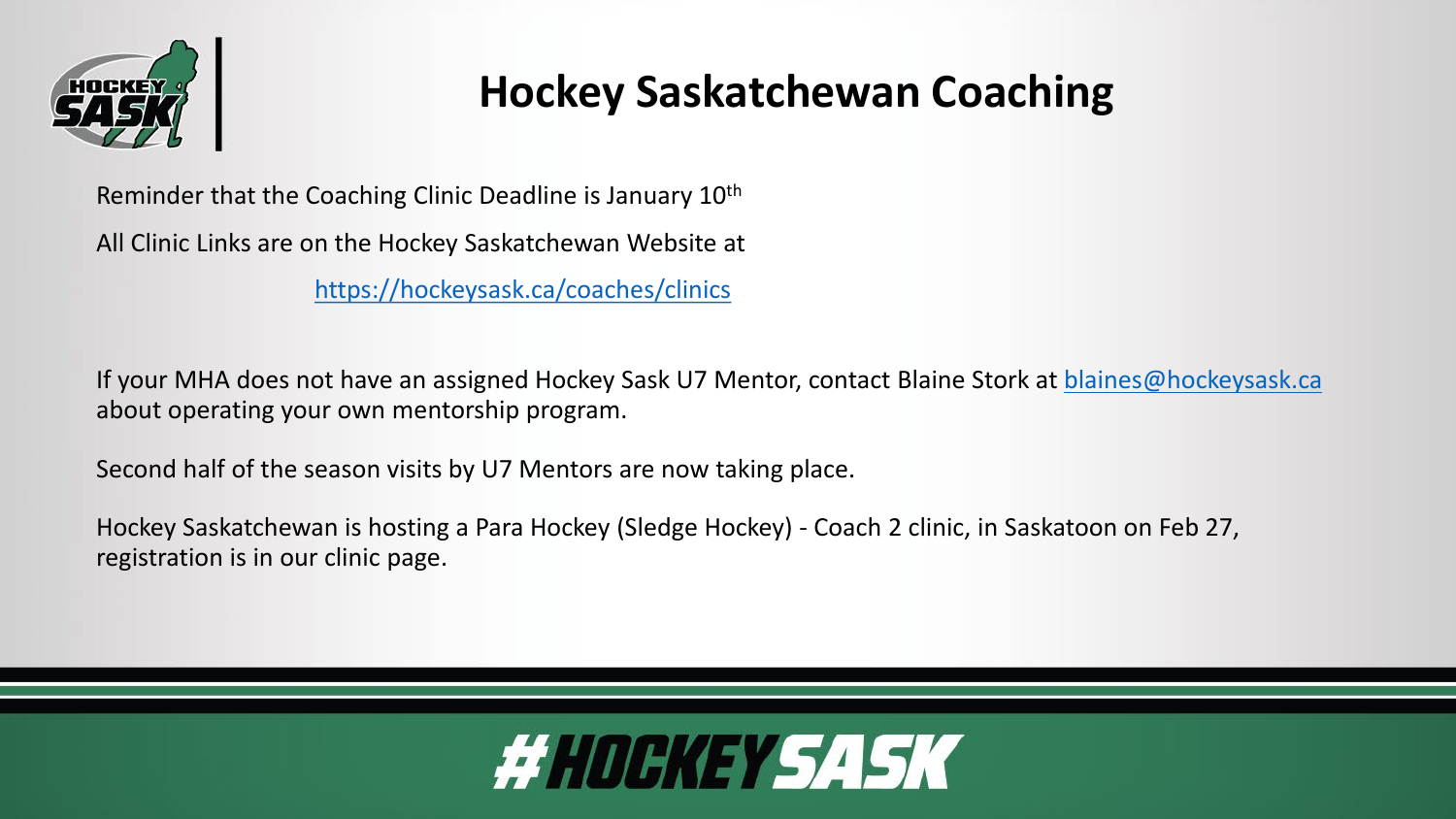

### **Hockey Saskatchewan Officiating**

Hockey Saskatchewan will be promoting a "Thanks Stripes" weekend January 21-23, 2022. We ask that Minor Hockey Association's make announcements throughout the weekend, promote their officials through social media channels, and consider snacks and drinks in the dressing room to show appreciation for the thousands of officials we have in the province.

In addition, please show support via social media postings with the hashtag #ThanksStripes to the Hockey Saskatchewan twitter accounts @hockeysask and @SHA-Officials.

Those who make social media posts will be eligible to receive 1 of 3 Hockey Saskatchewan 22 Fresh Hoodies.

• **We would love to know who your MHA Referee-in-Chief and/or Assignor is. Please complete the Survey that will be distributed and provide the individual and contact information for them.**

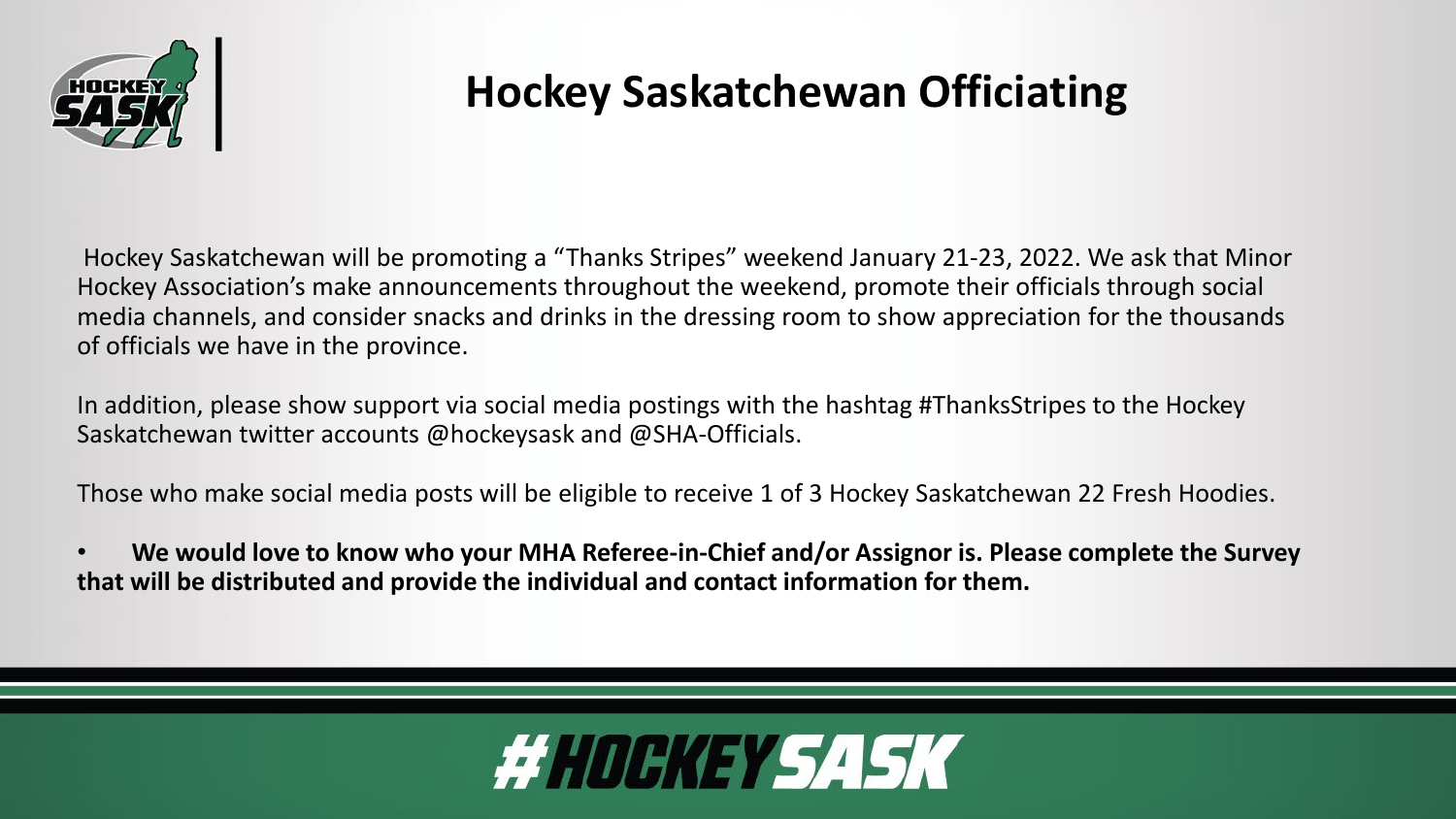

### **Hockey Saskatchewan Provincial Playoffs**

• Hockey Saskatchewan will be hosting Virtual Meetings with the contacts of every team entered in the Provincial Playoffs to review all procedures connected with Provincials:

| • All U13 Teams    | Tuesday, January 4th   | $6:00$ pm         |
|--------------------|------------------------|-------------------|
| All U15 Teams      | Wednesday, January 5th | $6:00$ pm         |
| • All U18 Teams    | Tuesday, January 4th   | $7:30 \text{ pm}$ |
| • All Senior Teams | Wednesday, January 5th | $7:30$ pm         |

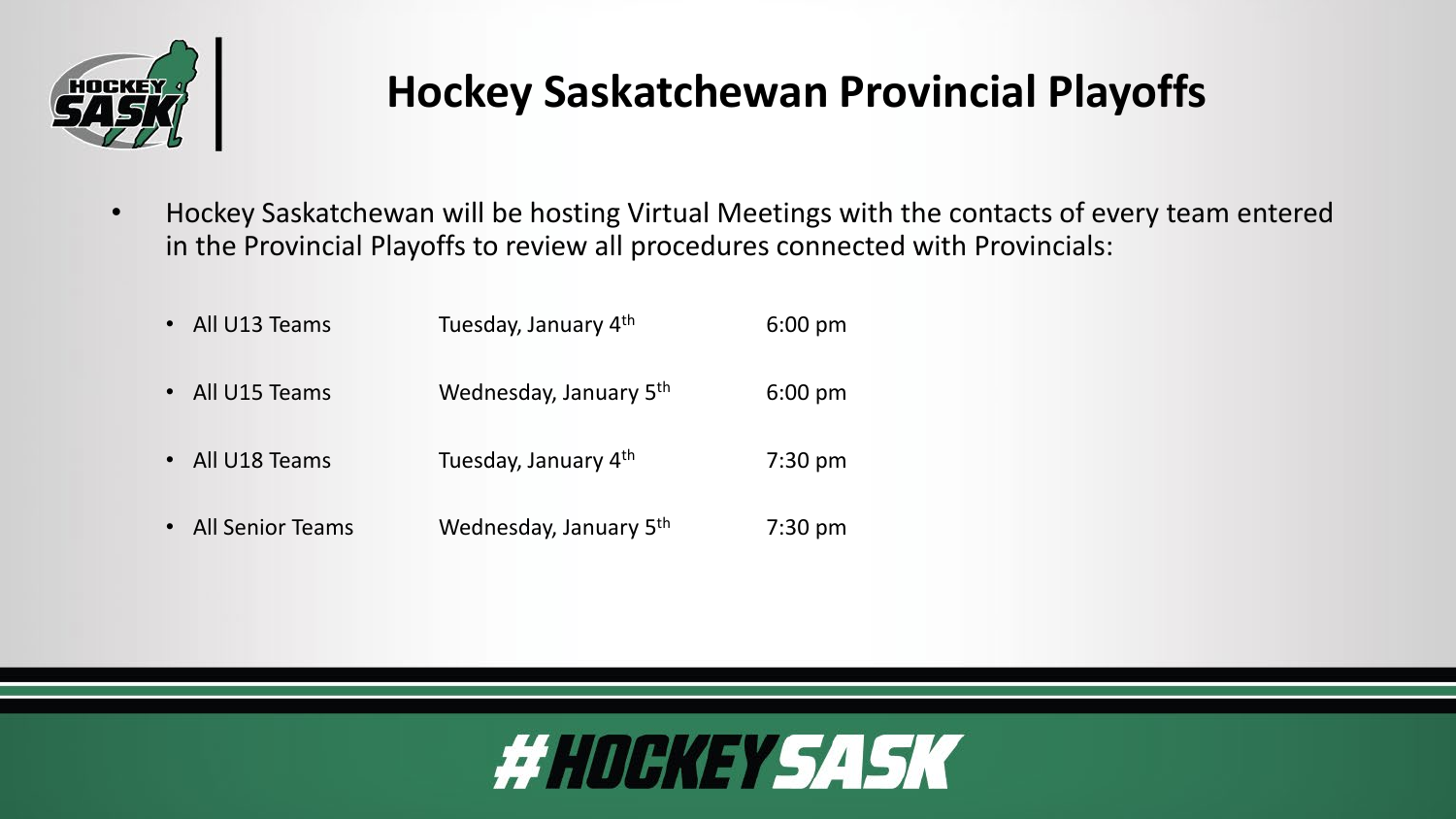

## **Hockey Saskatchewan Provincial Playoffs**

#### **Officiating**

With provincial playoffs now starting this week it is imperative that Hockey Saskatchewan task team assignors have contact information for the Local Assignors/ Referee-In-Chief so they can assign the appropriate officials to these games.

This contact information can be sent to [TrentC@Hockeysask.ca](mailto:TrentC@Hockeysask.ca) and passed on to those assignors. The local contacts should have an understanding and ranking list of their local officials that can be shared with assignors based on the position and level of hockey officials can work age groups from U13 and up.

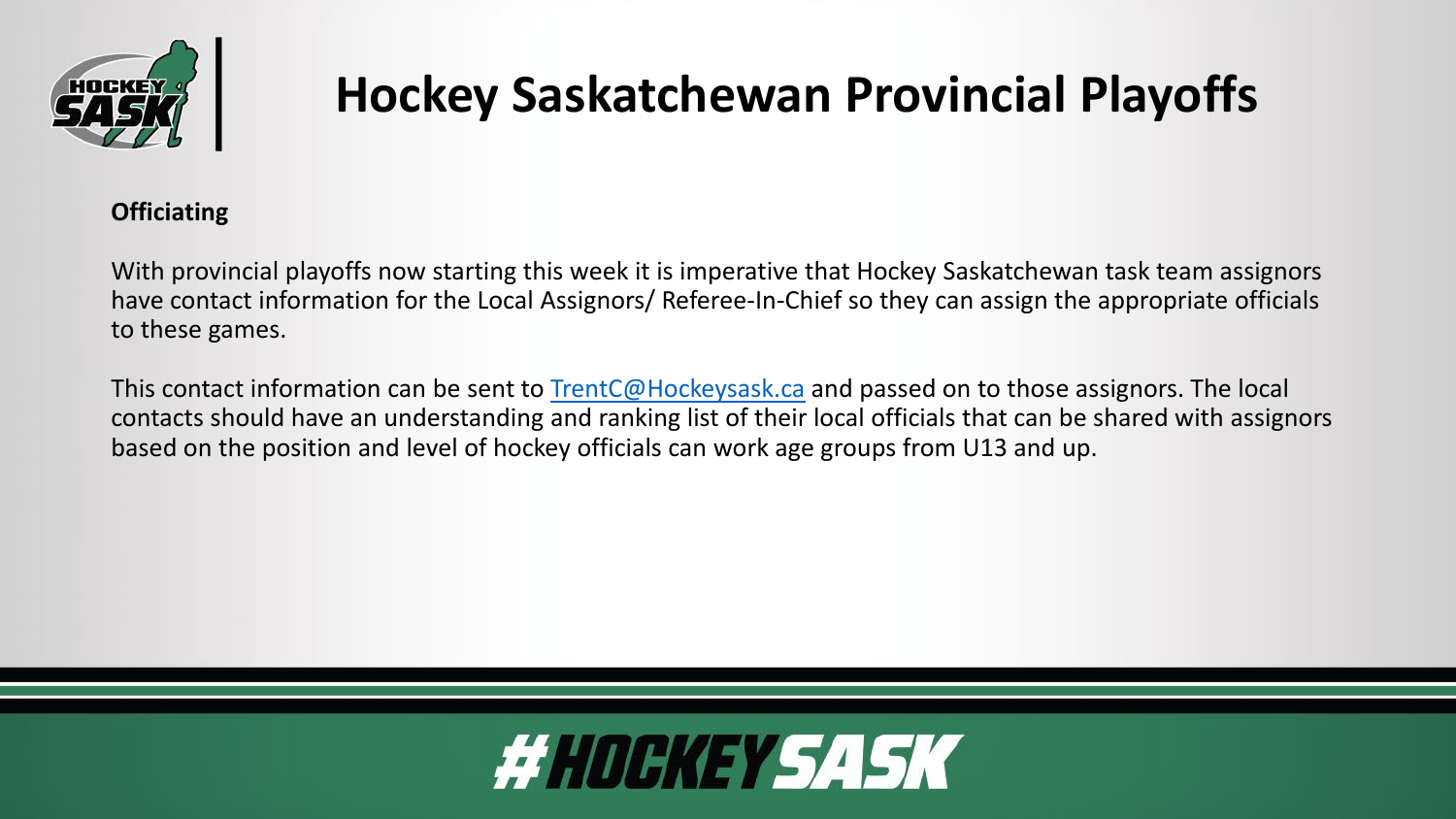

## **Hockey Saskatchewan Registration**

**Reminder**

CRC Deadline

January 10<sup>th</sup> was the deadline for all Minor Hockey Associations to input all CRCs (criminal record checks) and VSCs (vulnerable sector checks) into the HCR (Hockey Canada registry). The documents themselves DO NOT have to be uploaded the HCR. **But you must do the following for every registered Team Official over the age of 18 on all of your registered Teams on the HCR:**

- Open their MEMBER profile
- Under the HISTORY tab you will see Criminal Record Check
- Click the ADD button
- Then complete the few drop downs for BOTH CRC and VSC

**An easy way to see if this has been completed correctly is to open one of your teams…scroll down to the BENCH STAFF…if your team officials over the age of 18 have a "red icon" beside their name, that means they do not have the CRC/VSC information inputted into the HCR and will become ineligible to participate with that team after January 10th.**

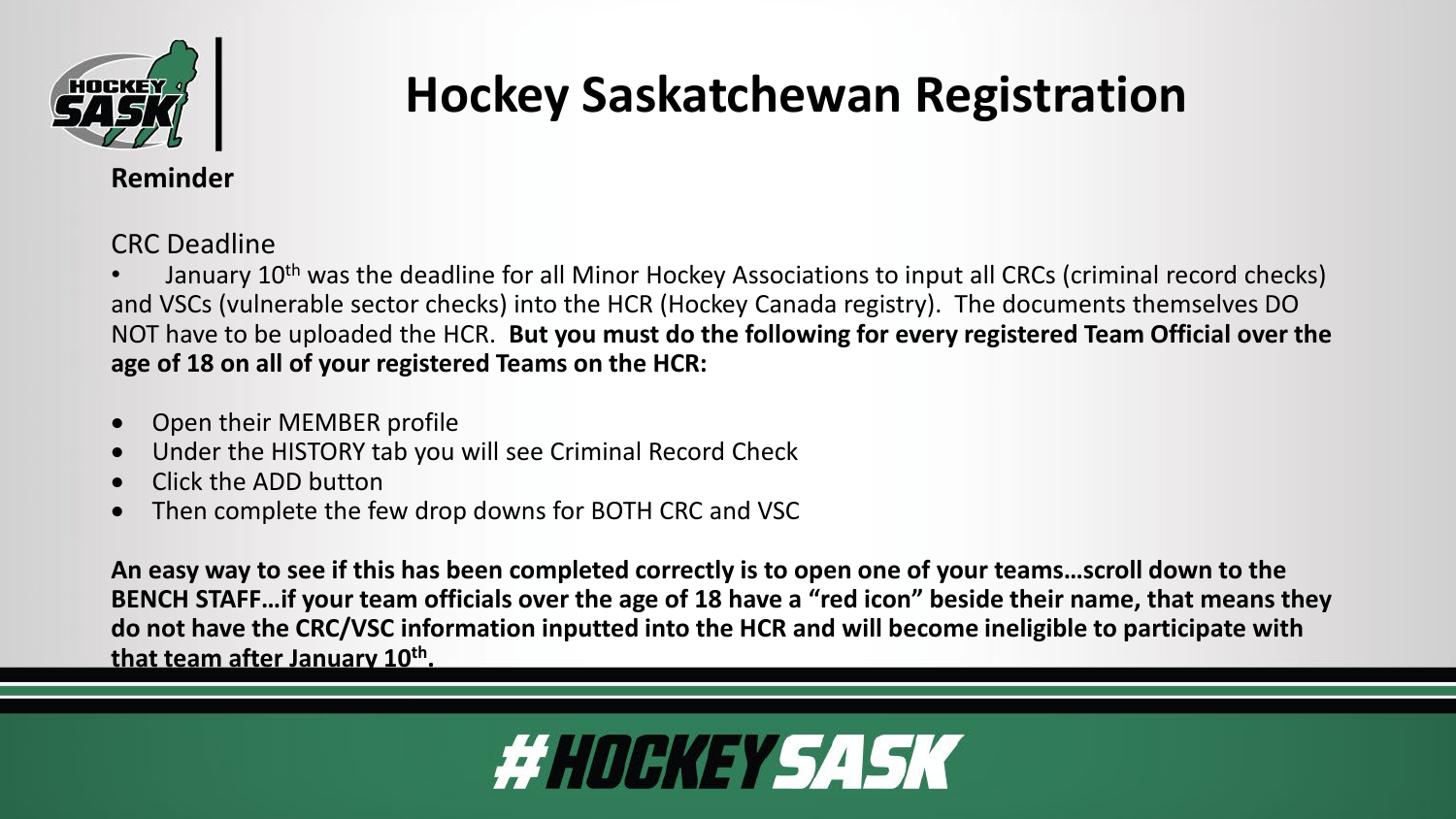

## **Hockey Saskatchewan Registration**

Reminder that on February 10<sup>th</sup> all registration within the Hockey Canada Registry (HCR) will be locked.

Hockey Saskatchewan staff will begin an undertaking of reconciliation of all registration and will follow up with all MHA's regarding the invoicing for amounts owing or refunds due to overpayment.

Due to the climate we are all in with game postponements/cancellations, and having to reschedule those games…Hockey Saskatchewan has decided to allow all U15 Provincial teams as well as all minor hockey Leagues in the province in the U15 age division (not including U15 AA), to schedule games during the February 18-20 weekend.

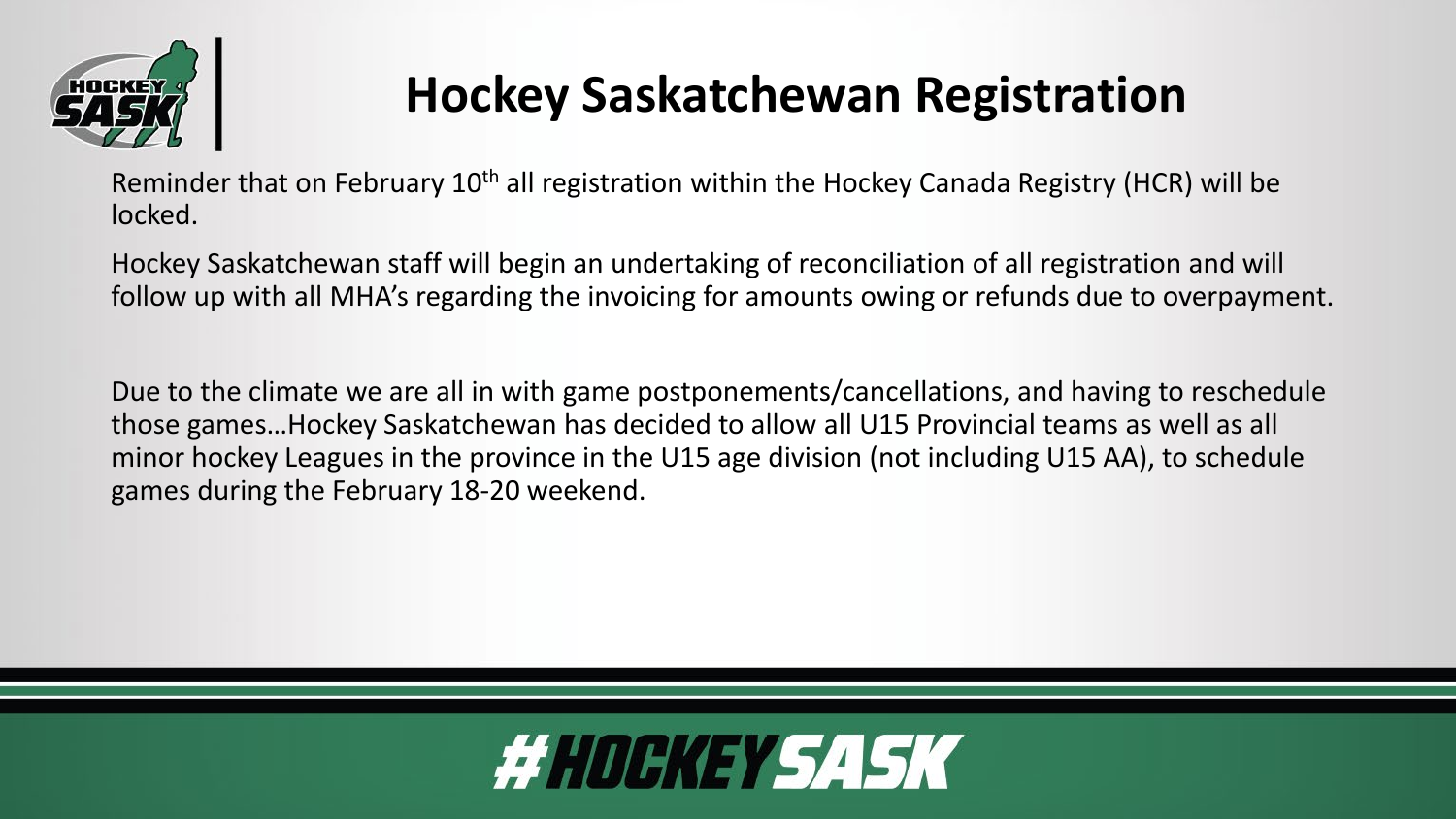

## **U9/U11 Carded Hockey**

#### • **Carded Hockey**

• There are four carded weekends throughout the season which results in no league play scheduled for U9 and U11 throughout the province:

| • 2nd weekend in December                  | December 10 - 12, 2021   |
|--------------------------------------------|--------------------------|
| $\cdot$ 3 <sup>rd</sup> weekend in January | January $14 - 16$ , 2022 |
| • 3rd weekend in February                  | February 18 - 20, 2022   |
| $\bullet$ 4 <sup>th</sup> weekend in March | March 25 - 27, 2022      |

- **The January weekend has conflicted with communities wishing to celebrate the Hockey Day in Saskatchewan celebration to include the ability to conduct league games during that weekend. Is there any concern with moving that weekend for carded teams to the second weekend in January? Please provide feedback in the survey that will be forwarded to you.**
- **These weekends are not just for carded hockey only! All teams can practice, play exhibition or tournament games. Only League games are prohibited on these weekends!**
- **A Carded Hockey FAQ has been posted to the Hockey Saskatchewan Website within the MHA Toolbox at:**  <https://hockeysask.ca/members/mha-toolbox> Please share with coaches and parents of carded teams

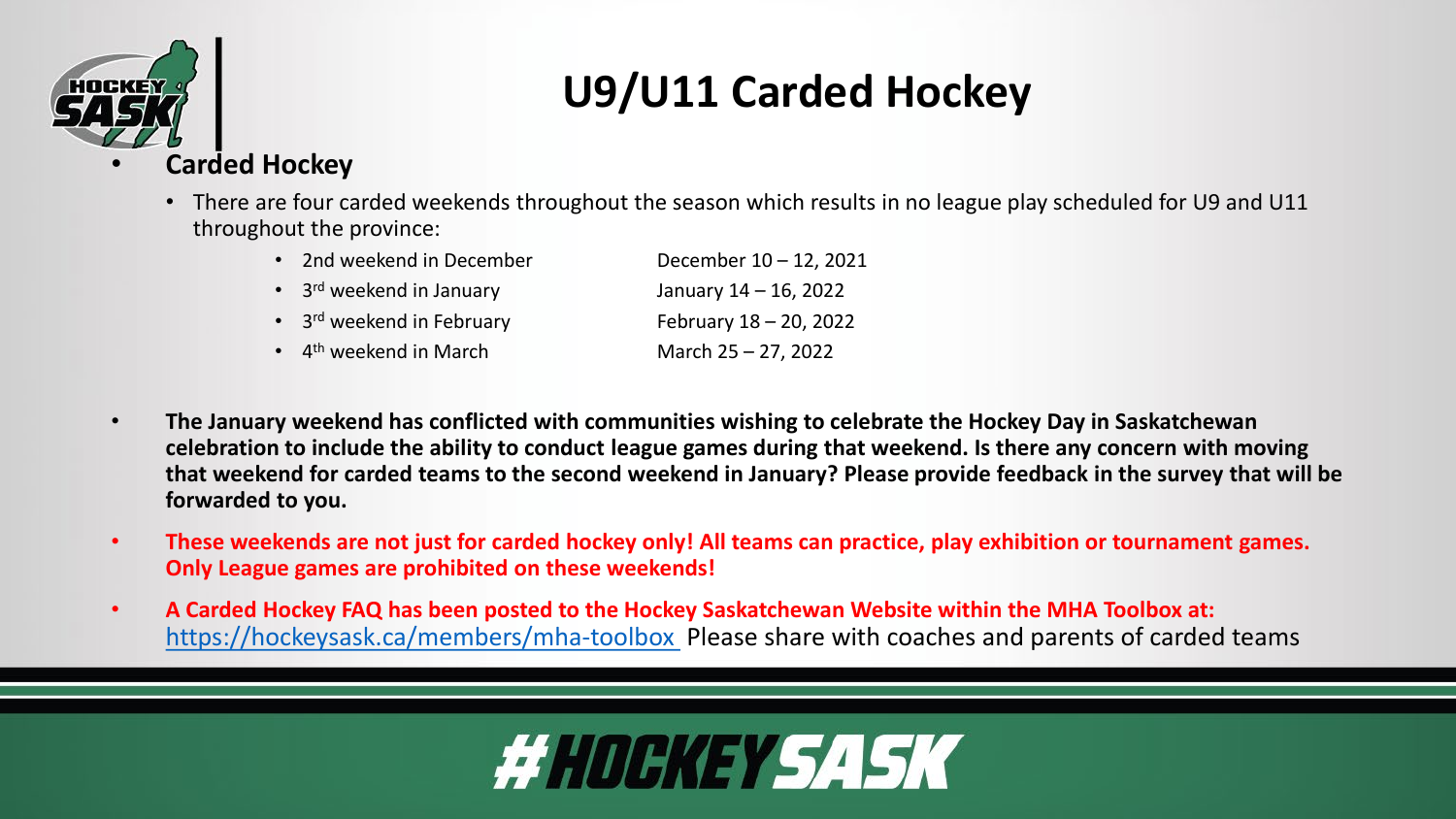

#### **Female U13 AA Provincial League**

The following ten applications were approved for the formation of the first Female U13 AA League to begin next season:

Battlefords **Estevan** Lumsden/Bethune Northeast (Star City) Prince Albert **Saskatoon** Swift Current Warman Western Prairie (Rosetown) Meyburn

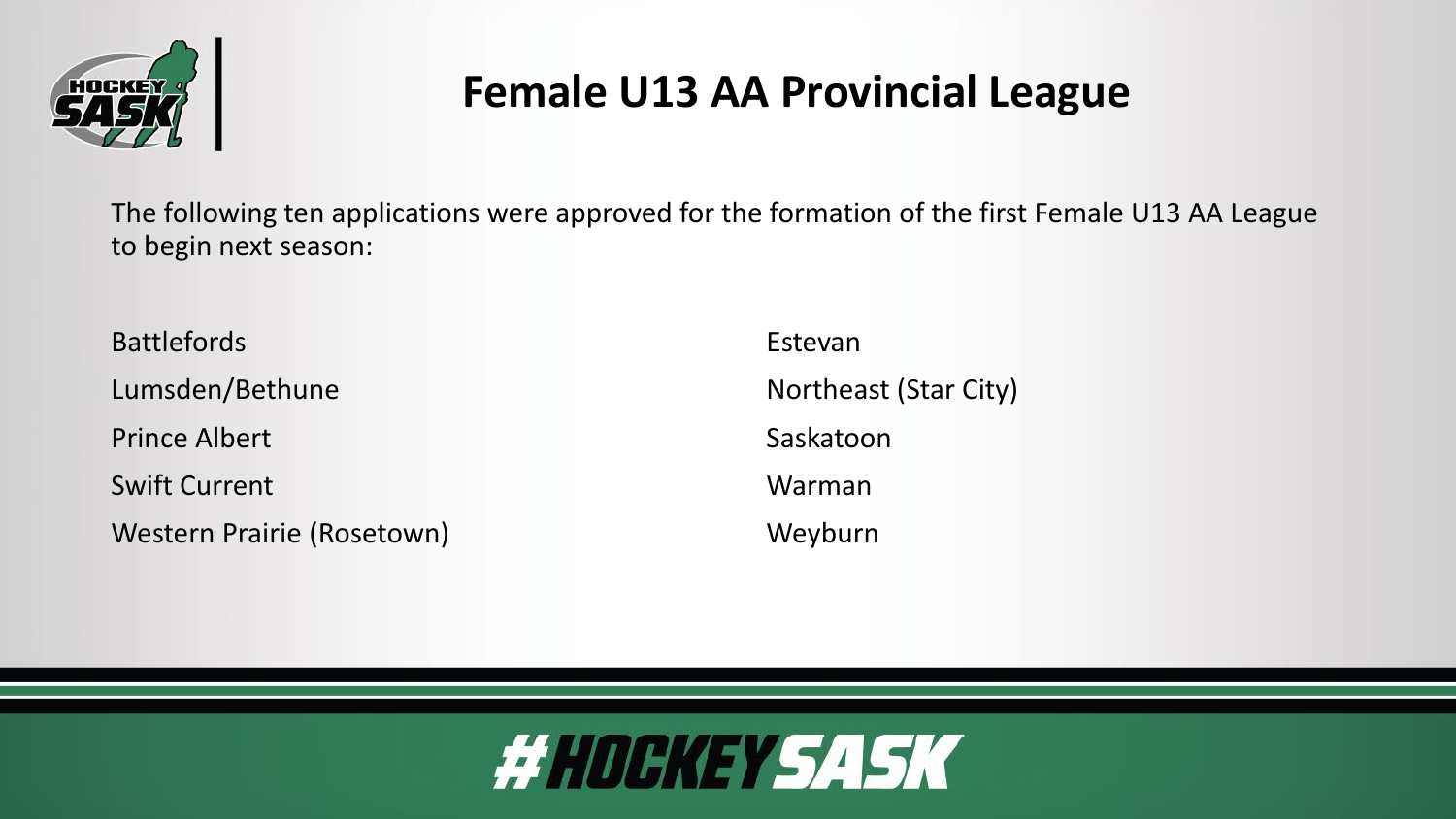

### **Hockey Day in Saskatchewan**

- After a one-year hiatus, HDIS was held this year in Zone 1 in Radville the weekend of January 14 -16, 2022.
- The rotation is as follows:
	- 2022/23 Zone 5
	- 2023/24 Zone 8
	- 2024/25 Zone 4
	- 2025/26 Zone 3
	- 2026/27 Zone 7
	- 2027/28 Zone 1

Calls for applications from Zone 5 will take place in February. The closing date to receive applications will be April 1, 2022. A reminder that the community must have an arena upgrade project plan in place in order to apply.

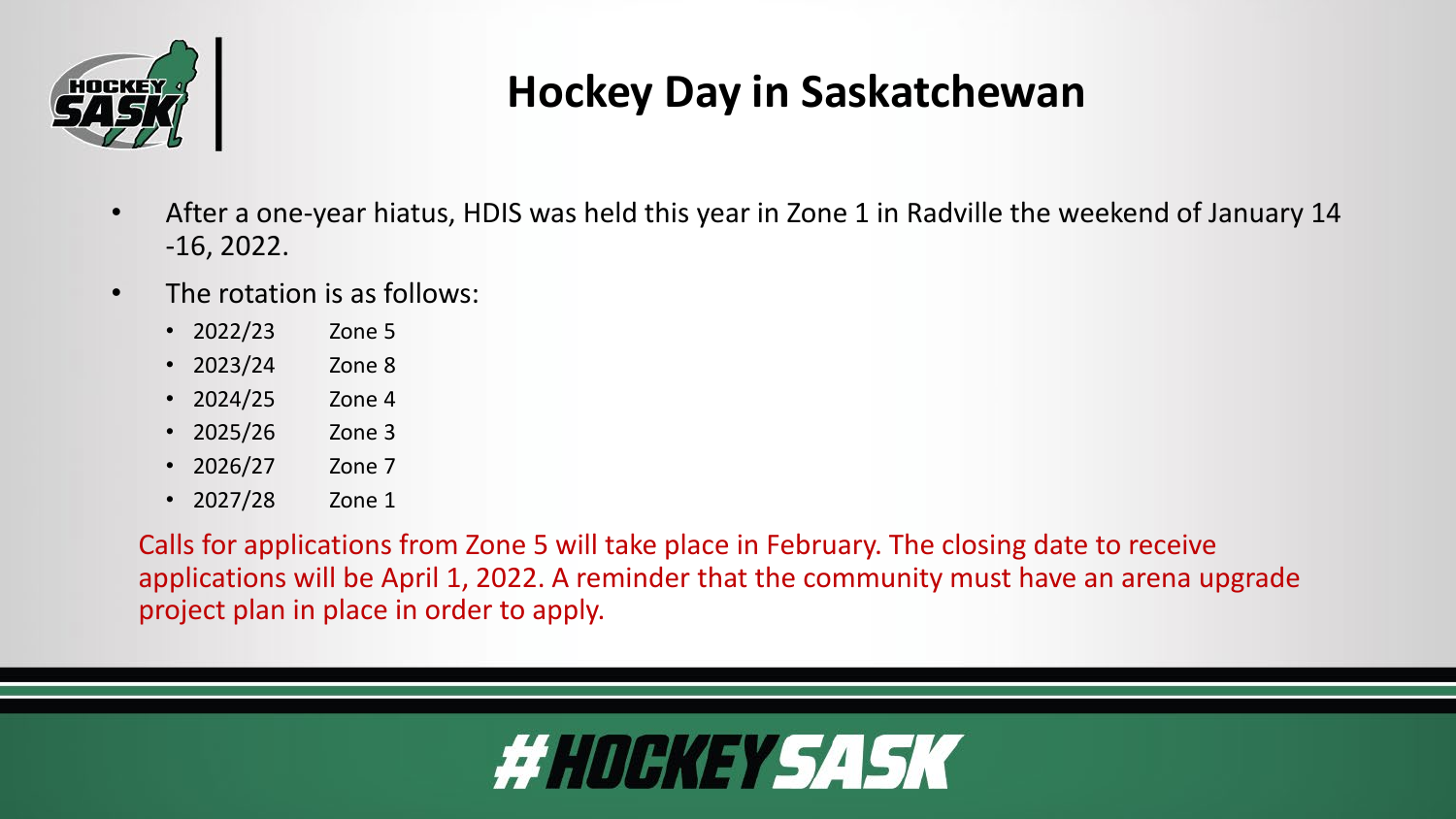

### **Other**

Suspensions

- Please make the team officials of all your teams aware of the Suspension Regulations contained within the Hockey Sask Handbook and on the Hockey Sask App.
- We are getting far too many people claiming they do not know anything regarding suspensions for offences in areas such as:
	- A suspension for any fighting major
	- A suspension for a Game Misconduct in the last ten minutes
	- I didn't know there was a suspension for a major offense and played the player
- Please be aware that when you are suspended you must sit out all games **until the suspension is served with the team the offense was committed with**.
- There has been a significant increase in the Intent to Injure Stick Infractions to date so please make your teams aware these will not be tolerated and multiple infractions of these type of penalties means a significant longer suspension to the player and possibly the coach.

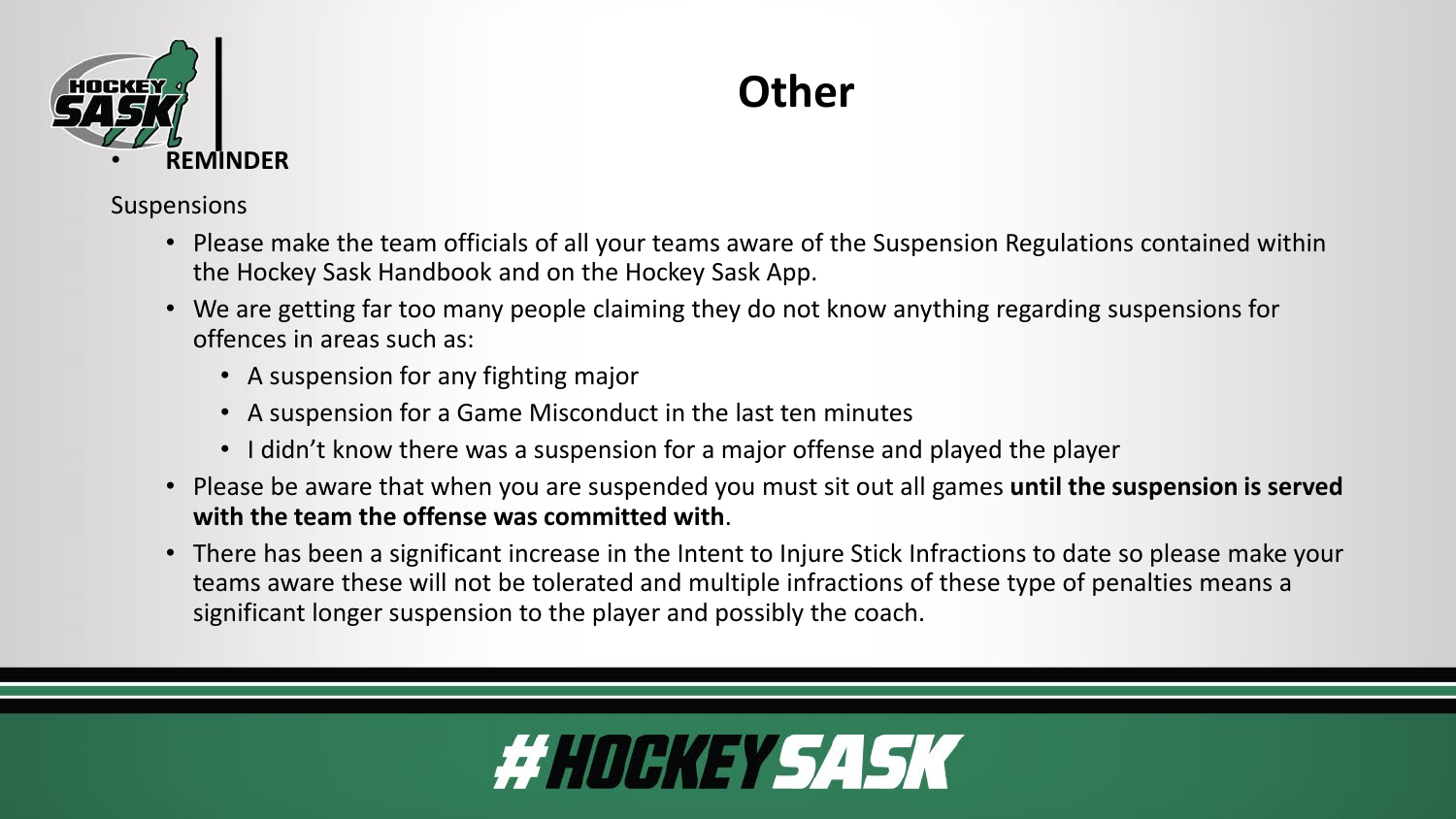

#### **Other**

- Sask First
	- Registration is now open for all remaining Sask First Programs (U16 and U18 Female; U18 Male)
	- Call for applications for Sask First Coaching Positions is open.
	- Call for applications for Sask First Officiating. SaskFirst Registration has opened for officials 15 and over and can be found here: <https://hockeysask.ca/officials/programs/sask-first-officiating>
- Sask First Tournament Dates

| • Male U15 Top 80                   | February $18 - 20$ | <b>Balgonie</b> |
|-------------------------------------|--------------------|-----------------|
| • Female U16 Top 136 April $1 - 3$  |                    | Regina          |
| • Female U18 Top 80 April $15 - 17$ |                    | Regina          |
| • Male U18 Top 160                  | April $15 - 17$    | Regina          |